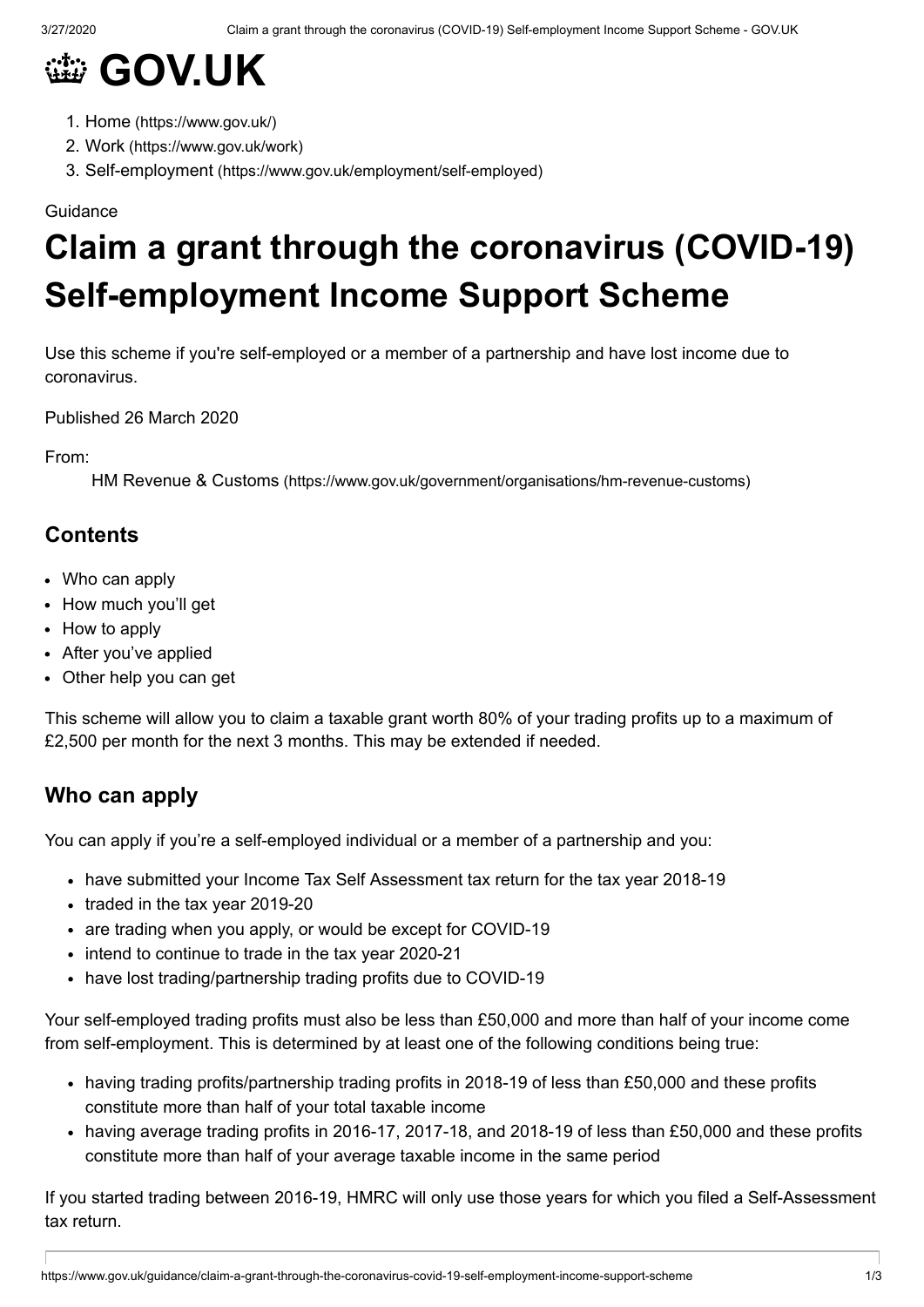**If you have not submitted your Income Tax Self-Assessment tax return for the tax year 2018-19, you must do this by 23 April 2020.**

HMRC will use data on 2018-19 returns already submitted to identify those eligible and will risk assess any late returns filed before the 23 April 2020 deadline in the usual way.

# <span id="page-1-0"></span>**How much you'll get**

You'll get a taxable grant which will be 80% of the average profits from the tax years (where applicable):

- 2016 to 2017
- 2017 to 2018
- 2018 to 2019

To work out the average HMRC will add together the total trading profit for the 3 tax years (where applicable) then divide by 3 (where applicable), and use this to calculate a monthly amount.

It will be up to a maximum of £2,500 per month for 3 months.

We'll pay the grant directly into your bank account, in one instalment.

# <span id="page-1-1"></span>**How to apply**

You cannot apply for this scheme yet.

HMRC will contact you if you are eligible for the scheme and invite you to apply online.

Individuals do not need to contact HMRC now and doing so will only delay the urgent work being undertaken to introduce the scheme.

You will access this scheme only through GOV.UK [\(https://www.gov.uk/\)](https://www.gov.uk/). If someone texts, calls or emails claiming to be from HMRC, saying that you can claim financial help or are owed a tax refund, and asks you to click on a link or to give information such as your name, credit card or bank details, it is a scam.

# <span id="page-1-2"></span>**After you've applied**

Once HMRC has received your claim and you are eligible for the grant, we will contact you to tell you how much you will get and the payment details.

If you claim tax credits you'll need to include the grant in your claim as income.

# <span id="page-1-3"></span>**Other help you can get**

The government is also providing the following additional help for the self-employed:

deferral of Self Assessment income tax payments due in July 2020 and VAT payments due from 20 March 2020 until 30 June 2020 (https://www.gov.uk/government/publications/guidance-to-employers-and[businesses-about-covid-19/covid-19-support-for-businesses#support-for-businesses-through-deferring-vat-and](https://www.gov.uk/government/publications/guidance-to-employers-and-businesses-about-covid-19/covid-19-support-for-businesses#support-for-businesses-through-deferring-vat-and-income-tax-payments)income-tax-payments)